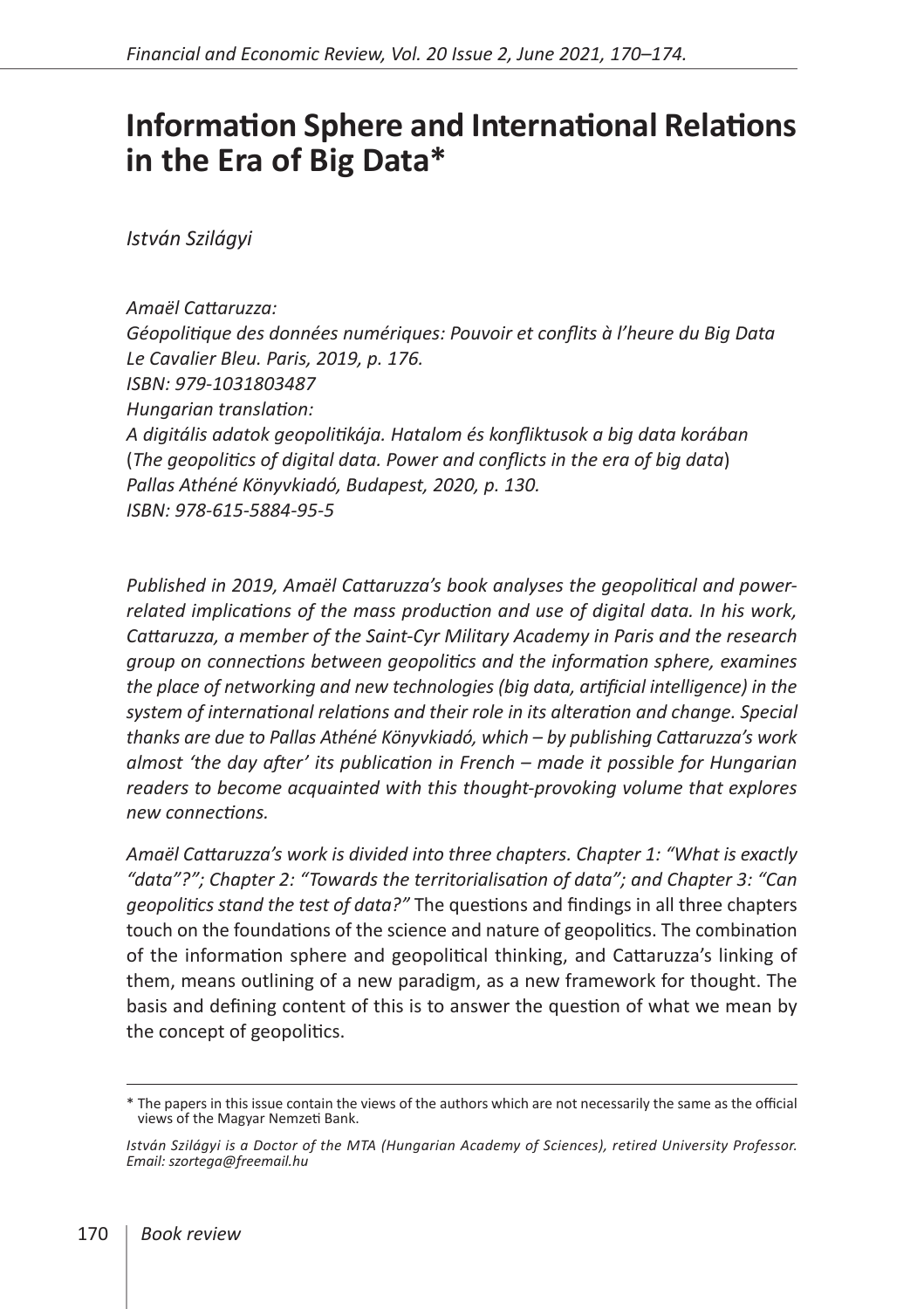"*Geopolitics* is first and foremost concerned with the study of the interactive power struggles and network of relationships between actors of different types, levels and degrees of organisation in a geographic space with changing content, which play a role in and shape the system of international relations. In geopolitical analysis, the changing interpretation of space, location, situation, actors, boundaries, identities, civilisations, geopolitical patterns and codes, world system models, globalisation processes and the geopolitical scale is particularly important. *Geopolitics, as a multidisciplinary social science studying the spatial and partly geographical aspects of the international relations theory, is a part of political science.* It is closely related to political geography, historical geography, social geography, cultural geography, regional science, history, economics and other social sciences of a political nature.

A characteristic feature of geopolitical doctrines is *their linkage to (great) power interests and their historical nature.* Geopolitics, like other sciences, is a product of its own time. Thus, its definition and content, while retaining its basic essence, *varies from historical period to historical period,* in line with changes in the system of international relations and in the world economy. The category system and conceptual domain of *classical geopolitics* is therefore nowadays reinterpreted not only by *critical* but also by *post-modern geopolitical thinking.*"1 Classical geopolitical analysis examined international political relations in terms of an interactive power network and in the context of a three-dimensional spatial structure that consisted of *land, sea and air.* From the last third of the 20<sup>th</sup> century onwards, however, the dominant view in geopolitical thinking has used as its analytical framework the coordinates of the concept of five-dimensional space.

The traditional three-pronged approach *has been expanded to include the phenomenon of outer space, or aerospace,* as well as *cyberspace belonging to the* broadly defined *information sphere* based on data volumes that have grown to vast proportions.

The existence, use and utilisation of data has always been an integral part of the life of society and had a significant impact on the system of international relations. Over the past two decades, however, digital data production has seen unprecedented growth. 'This growth occurs in accordance with three laws,' as Cattaruzza writes. These are: 1) Moore's Law, which says that the complexity of integrated circuits doubles every 18 months or so; 2) Kryder's Law, according to which the storage capacity of magnetic disks doubles every 13 months; and 3) Nielsen's Law, which states that the capacity of public networks doubles every 21 years. However, the constant expansion of data processing and storage capabilities is hardly enough to keep up with data explosion: In 2015, around  $10^{22}$  bytes of new data were generated, and this number will in all likelihood increase fivefold by 2020. Terminology also

<sup>1</sup> István Szilágyi: *Geopolitika* (*Geopolitics*)*.* Second, expanded edition. PAIGEO, Budapest, 2018, p. 28.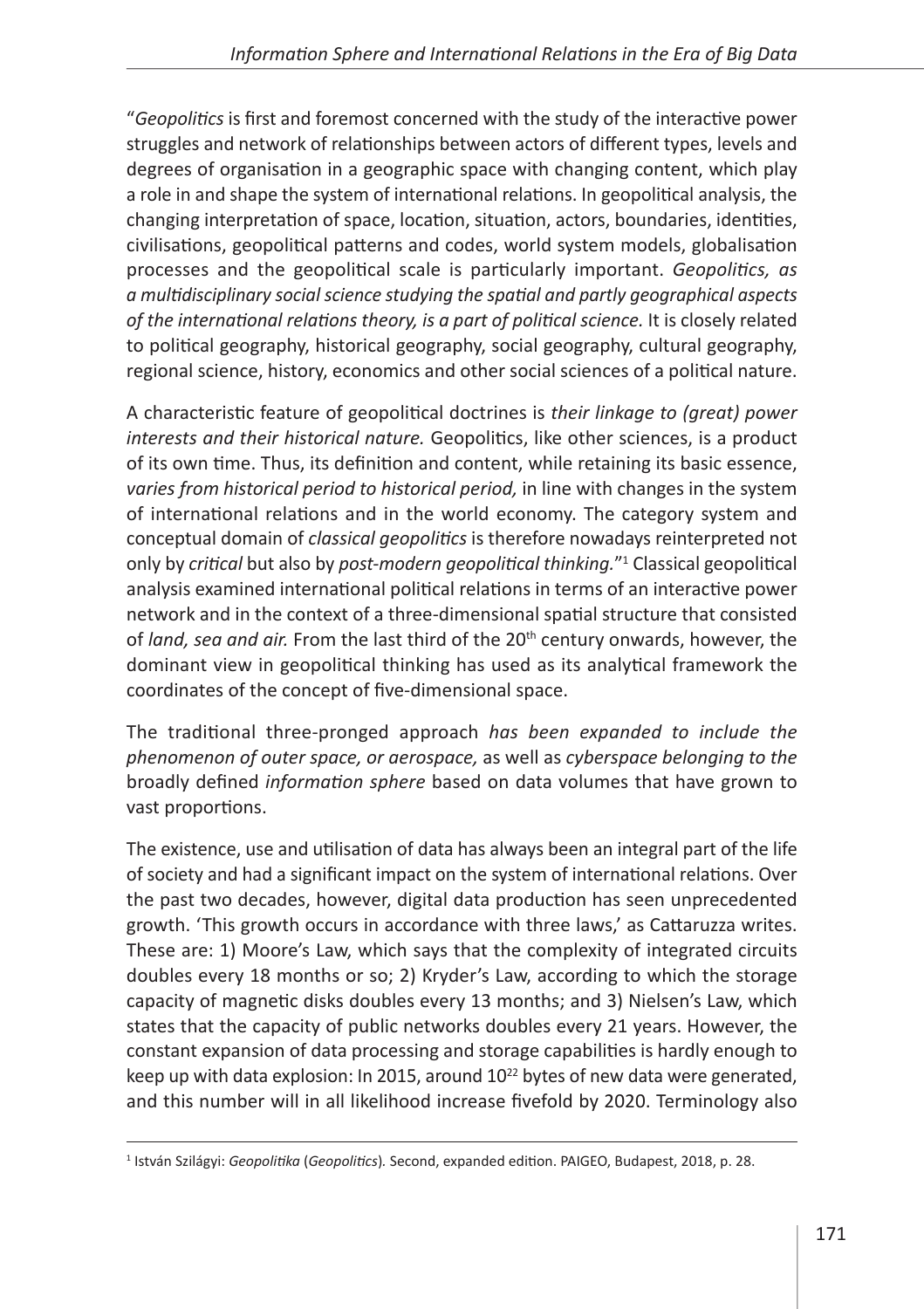needs to catch up to describe these new quantities. "In the last decade," the author says, "we have moved from the era of exabytes ( $10^{18}$  bytes) to the era of zettabytes  $(10^{21}$  bytes), not to mention the era of yottabytes, which means  $10^{24}$  bytes... The total amount of data on the planet in 2018 is estimated at 33 zettabytes, and it is expected that by 2025 this number will jump to 175."2

All these quantified data and facts have had a profound impact on the life of societies and the characteristics of power conflicts. In the world of geopolitics, the information sphere with its three-layered cyberspace (material infrastructure, software network, cognitive-semantic elements) has become increasingly important. The impact of this on power relations, military strategy and warfare was seen, for example, in the 1991 *Desert Storm* operation to defend Kuwait and in the war launched against Iraq in 2003. $3$ 

As for the actors shaping and structuring the international system, their composition and ability to exert influence have also changed. In addition to the great powers and states, intergovernmental and supranational organisations, transnational forces (NGOs, multinational companies, international media and the general public) and subnational actors (regions, local authorities, non-governmental civil organisations and individuals), the five largest US technology and IT giants, Google, Apple, Facebook, Amazon and Microsoft, collectively known as GAFAM, have also emerged, as well as their Russian, Chinese and German rivals, which have monopolised and continue to monopolise digital data storage and information flows. In many cases, they are not only the victims but also the influencers and organisers of piracy attacks on international data networks. In addition to hard power based on economic and military force, these representatives of soft power, which mediate cultural and political models, value systems and worlds of life, are playing an increasingly important role.

Due to the territorial connectivity and territorialisation of data, there is a worldwide struggle between states and powers to gain control over the flow of data and data storage centres and systems. Data centres are data storage and processing centres consisting of thousands of servers and data transfer switches connected in a hierarchical order. These are at the heart of big-data systems and service types such as cloud computing services that have spread very rapidly. Control over the system of routers connecting different networks on surface, terrestrial and submarine data cables is a key issue for the states that provide them with territory. As Cattaruzza writes" "At international level, governments seeking to break free from the imperialist domination of the digital great powers (the United States, Russia, China) are increasingly talking about the concept of *"digital sovereignty",*

<sup>&</sup>lt;sup>2</sup> Cattaruzza: Op. cit., p. 7.<br><sup>3</sup> See details: István Szilágyi: Op. cit., pp. 174–188.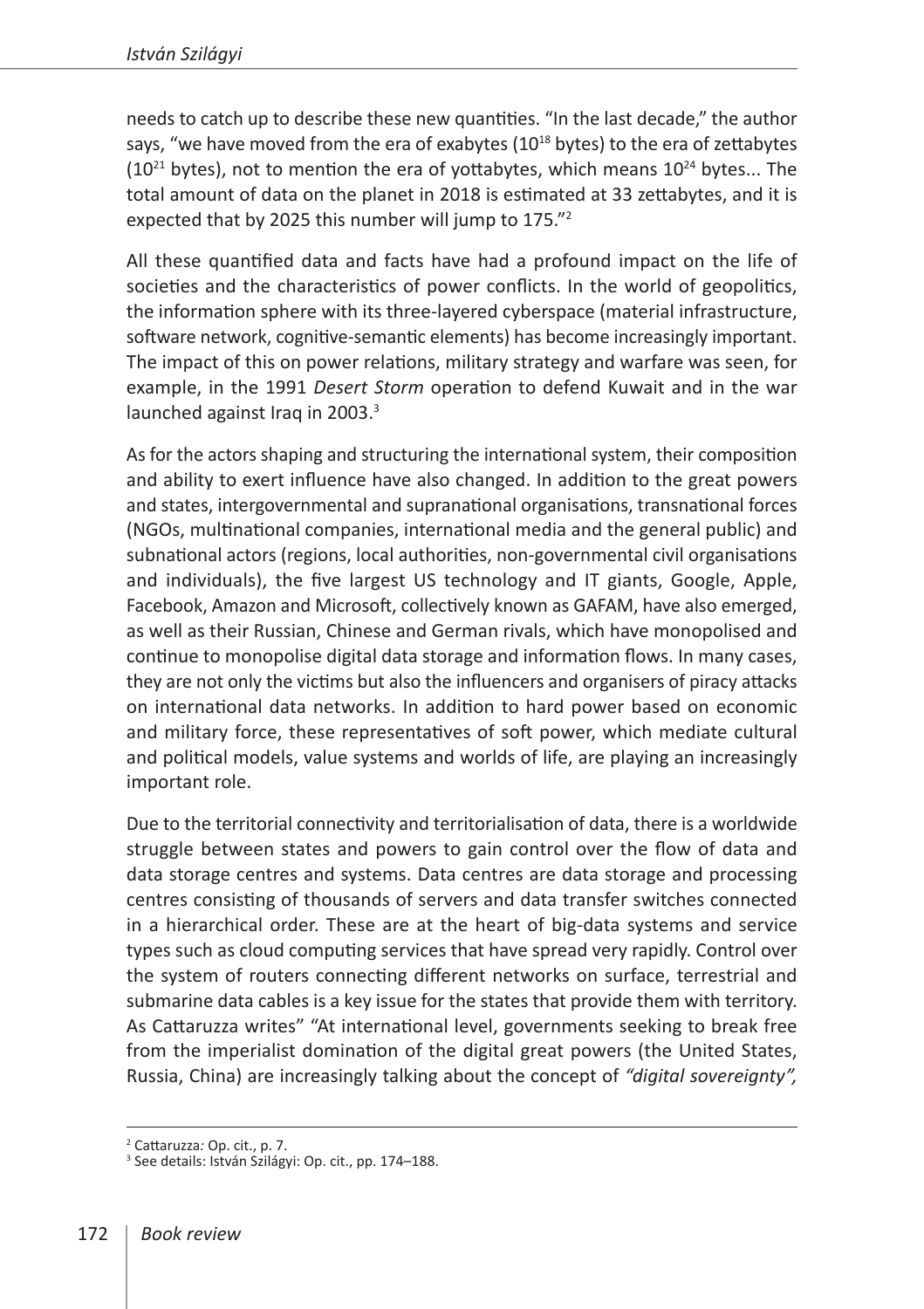which refers to the sovereign control of data (keeping it on national territory), but more generally also to cyberspace, to its physical (national infrastructures), logical (national digital sector) and semantic (national content) layers. More and more states are sharing this view with the result that the real geopolitics of data centres is emerging."4

However, bringing the information sphere under national influence is not just about fighting against the dominance of digital great powers and GAFAM companies. It is also manifested in the relationship between the great powers. Under a law adopted in June 2014 which entered into force in 2016, Russia obliges Internet sites, regardless of their nationality, to store all data relating to Russian citizens on Russian territory. At the same time, the centralised Internet infrastructure of Russia allows the government to disconnect its own system from the World Wide Web and to obtain information by monitoring cable systems across Siberia and 'tapping' the track of the Transit Europe–Asia (TEA) backbone very close to Siberia.

The security of data flows requires international action and agreement, as laws blocking the free flow of data have proliferated around the world in recent years. Territorialisation through law is also being implemented by the United States, and other countries are taking similar steps.

In the final part of his book, Cattaruzza deals with personal codes representing digital identity, which can be considered a specific data area, and its further developed and extended version, the organisation of control technologies into a smart border.

The book analyses the issue of cyberwar and cybercrime, their different manifestations and variants, the digitalisation of the battlefield and the issue of new territory, new actors and new threats. However, in the context of a review with a limited scope, it is not possible to elaborate on the many important points made in the book and the thoughts and comments that emerged from reading it.

In conclusion, we can say that Cattaruzza's book deals with issues of great theoretical and practical importance, which may be of interest to all our compatriots using the Internet, computers and smartphones, and it affects us directly and personally.

The structure, language and style of the work are excellent. Its quality and content are greatly enhanced, supported and strengthened by the three tables in the text, the two charts and the rich bibliography.

The book provides new insights for readers, historians and economists interested in big data issues in the era of *geopolitics* and *mass production of digital data,* and is

<sup>4</sup> Cattaruzza: Op. cit., p. 60.